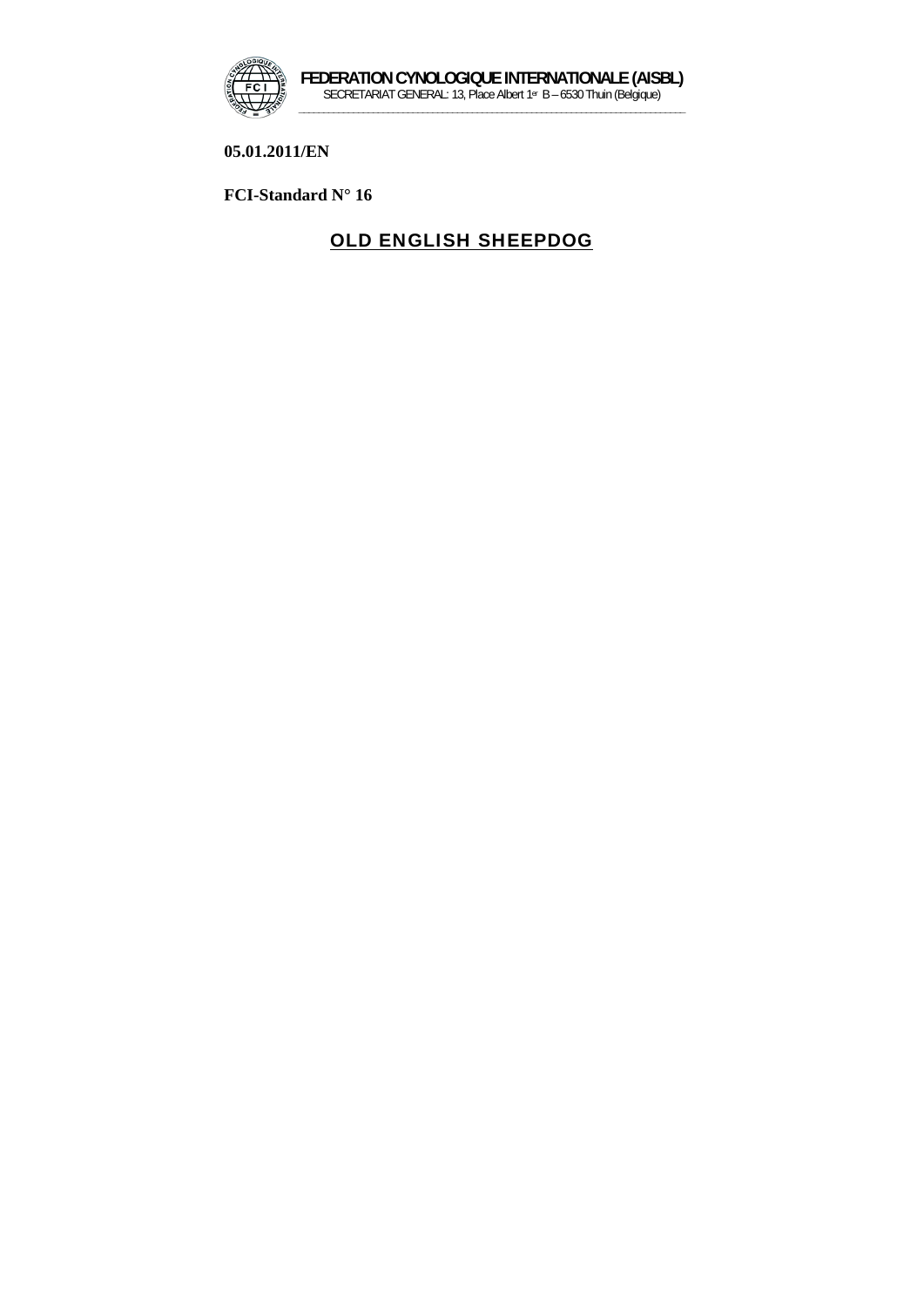**ORIGIN**: Great Britain.

## **DATE OF PUBLICATION OF THE OFFICIAL VALID STANDARD**: 13.10.2010.

**UTILIZATION**: Sheepdog.

**FCI-CLASSIFICATION:** Group 1 Sheepdogs and Cattle Dogs (except Swiss Cattle Dogs). Section 1 Sheepdogs. Without working trial.

**BRIEF HISTORICAL SUMMARY:** Though the Old English Sheepdogs registry is listed as Britain its actual ancestry is thought to be from the European Shepherd Dogs of the Owtcharka and Bergamasco types bred to sheepdogs of Britain. It is now regarded as a native British breed, often called the Bob-Tail. Strong, compact and profusely coated; his coat is a distinctive feature and is weatherresistant. Basically a country dog, intelligent and friendly; he has a particularly resonant bark sufficient to frighten off any intruder.

**GENERAL APPEARANCE**: Strong, square-looking dog of great symmetry and overall soundness. Absolutely free from legginess, profusely coated all over. A thick-set muscular, able-bodied dog with a most intelligent expression. The natural outline should not be artificially changed by scissoring or clipping. Of great stamina, exhibiting a gently rising topline, and a pear-shaped body when viewed from above. The gait has a typical roll when ambling or walking. Bark has a distinctive toned quality.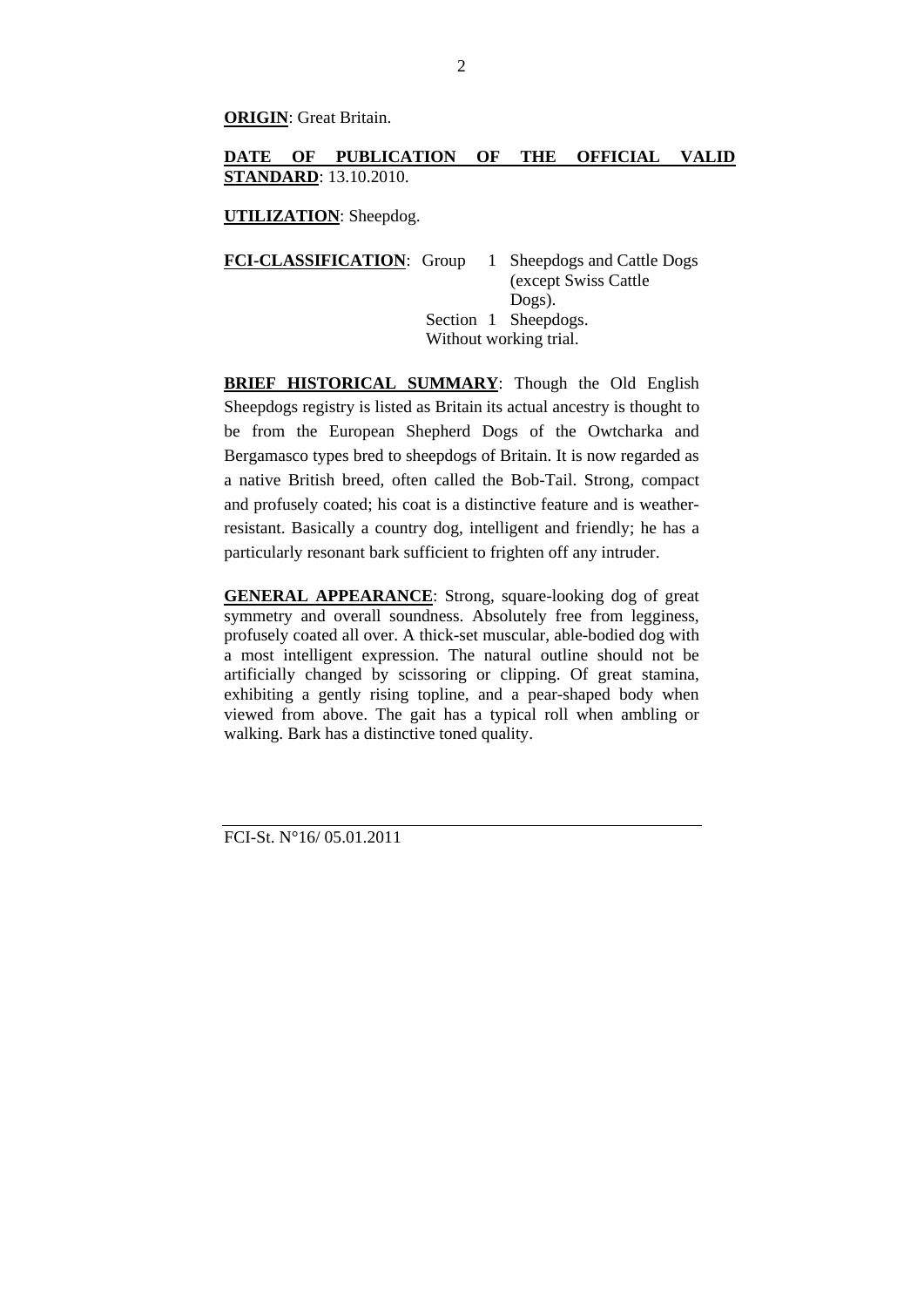**IMPORTANT PROPORTIONS**: **Dog standing lower at withers than loin. Head in proportion to the size of the body.** Muzzle measuring approximately half of the total head length.

**BEHAVIOUR AND TEMPERAMENT:** A biddable dog of even disposition. Bold, faithful and trustworthy, with no suggestion of nervousness or unprovoked aggression.

## **HEAD**

CRANIAL REGION:

Skull: Capacious, rather square. Well arched above eyes. Stop: Well defined.

#### FACIAL REGION:

Nose: Large and black. Nostrils wide. Muzzle: Strong, square and truncated. Jaws / Teeth: Teeth strong, large and evenly placed. Scissor bite jaws strong with a perfect, regular and complete scissor bite, i.e. upper teeth closely overlapping the lower teeth and set square to the jaws. Pincer bite tolerated but undesirable. Eyes: Set well apart. Dark or wall eyes. Two blue eyes acceptable. Light eyes undesirable. Pigmentation on the eye rims **is** preferred.

Ears: Small and carried flat to side of head.

**NECK:** Fairly long, strong, arched gracefully.

**BODY**: Rather short and compact. Loin: Very sturdy, broad and gently arched. Chest: Deep, capacious brisket. Ribs well-sprung.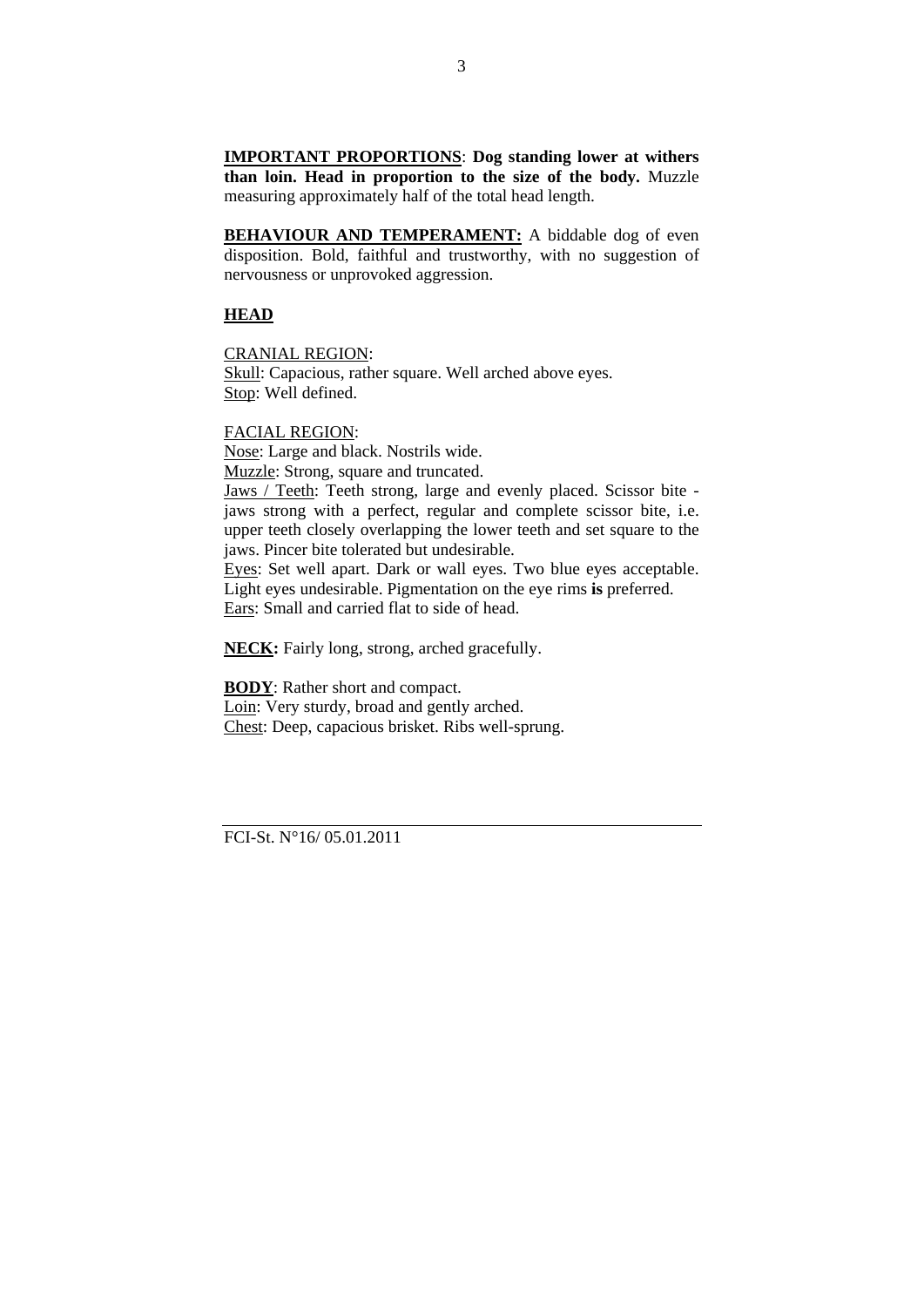**TAIL: Previously** customarily docked or natural **stumpytail**. Docked: Customarily completely docked.

Undocked: **Natural carriage.** Well feathered with abundant hardtextured coat.

## **LIMBS**

#### FOREQUARTERS**:**

Shoulder: Well laid back, being narrower at the point of withers than at the point of shoulder. Loaded shoulders undesirable.

Elbow: Fitting close to brisket.

Forearm: Forelegs perfectly straight, with plenty of bone, holding body well from ground.

Forefeet: Small, round and tight. Toes well arched. Pads thick and hard. Turning neither in nor out.

#### HINDQUARTERS:

General appearance: Quarters well covered, round and muscular. Stifle (Knee): Well turned, **but not exaggerated.** Lower thigh: Long and well developed. Hock joint: Set low. Metatarsus (Rear pastern): **Parallel, viewed from behind.** Hind feet: Small, round and tight. Toes well arched. Pads thick and hard. Turning neither in nor out.

**GAIT / MOVEMENT**: When walking, exhibits a bear-like roll from the rear. When trotting, shows effortless extension and strong driving rear action, with legs moving straight along line of travel. Very elastic at the gallop. At slow speeds, some dogs may tend to pace. When moving, the head carriage may adopt a naturally lower position.

#### **COAT**

Hair: **Profuse,** of good harsh texture, not straight, but shaggy and free from curl.